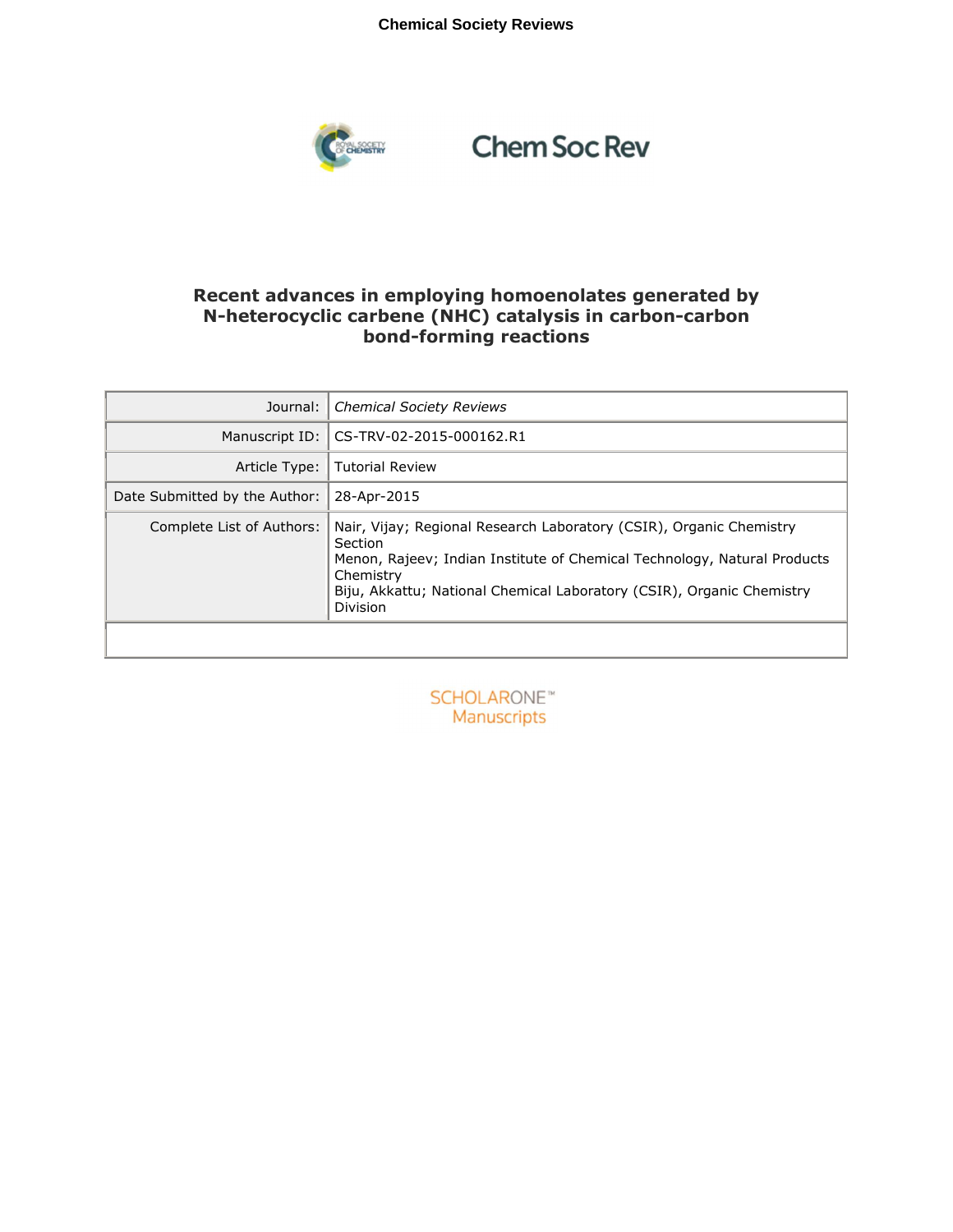Cite this: DOI: 10.1039/c0xx00000x

www.rsc.org/xxxxxx

# **ARTICLE TYPE**

## **Recent advances in employing homoenolates generated by Nheterocyclic carbene (NHC) catalysis in carbon-carbon bond-forming reactions**

**Rajeev S. Menon,***<sup>a</sup>* **Akkattu T. Biju,***<sup>b</sup>* **and Vijay Nair\*,***<sup>c</sup>* 

<sup>5</sup>*Received (in XXX, XXX) Xth XXXXXXXXX 201X, Accepted Xth XXXXXXXXX 201X*  **DOI: 10.1039/b000000x** 

The use of NHCs for generating homoenolate species has gained widespread popularity in the recent years. A number of highly stereoselective processes of NHC-homoenolates have emerged. Homoenolate reactions have also been employed as key steps in total synthesis of a number of natural products. The use

<sup>10</sup>of compatible co-catalysts, improved NHC-catalyst design and use of novel precursors for homoenolate generation are among the major developments of this area that were disclosed recently. This *tutorial review* organises and presents the advancements in this rapidly growing area of catalysis and in the process updates a previous account published in 2011 in this journal.

## **Key Learning points**

- <sup>15</sup> The conceptual framework of NHC-catalysed homoenolate chemistry for beginners.
	- The variety of reactions that such homoenolates can partake in.
- A consolidated picture of various reaction pathways 20 available to NHC-homoenolates
	- Major recent advances in asymmetric synthesis using NHC-homoenolate chemistry
	- The use of unconventional precursors for NHCmediated homoenolate generation

### <sup>25</sup>**1. Introduction**

Carbon-carbon bond forming reactions of enolates and their synthetic equivalents constitute the bedrock of organic synthesis. *Nature's* way of making carbon-carbon bonds almost always involves an enol/enolate/enamine type nucleophile and it is

- <sup>30</sup>*natural* that man emulates this. Removal of a α-hydrogen of a carbonyl compound by a suitable base is the standard method to generate an enolate intermediate. Availability of methods for the generation enolates of defined regio-and stereochemistry and their use in stereoselective aldol reactions has enabled the modern
- <sup>35</sup>chemist to undertake the synthesis of numerous complex natural products with confidence. Modern organocatalysis pivots around enamine activation of carbonyl compounds which can be dated back to the pioneering work of  $Stork<sup>1</sup>$  on the synthesis and use of enamines as enolate equivalents.
- $40$  Carbon-carbon bond formation at the α-position of carbonyl compounds mostly rely on aldol-type processes, whereas bond formation at the β-position is usually achieved by another

classical reaction, the Michael addition. The latter reaction exploits the electrophilic nature of the β-carbon of an  $\alpha$ ,β-<sup>45</sup>unsaturated carbonyl compound. A rather counter-intuitive consideration of negatively polarised β-carbon opens up many interesting synthetic possibilities. Such a reactive intermediate that is homologous to an enolate would constitute a 'homoenolate'. By definition it must exhibit nucleophilic <sup>50</sup>character at the carbon β-to a carbonyl group or a moiety that can be transformed into a carbonyl group (Fig. 1).<sup>2</sup>



Figure 1: Comparison of enolate and homoenolate

 As the carbonyl group is incapable of stabilizing a β-negative <sup>55</sup>charge, indirect methods are required for the generation of homoenolates. Historically, the 1962 report of base-catalysed racemisation of (+)-camphenilone **1** by Nickon and Lambert may be considered as the first description of a homoenolate generation (Scheme  $1$ ).<sup>3</sup> The racemisation of **1** was explained by invoking <sup>60</sup>homoenolate **2** that is formed by base-mediated deprotonation at the β-carbon (note that α-deprotonation would lead to a bridgehead double bond-bearing enolate). The non-classical anion **2** interacts with the ketone functionality leading to the symmetric cyclopropanolate **3** and subsequent C-protonation leads to <sup>65</sup>racemisation. The involvement of **3** was established by deuterium labeling studies.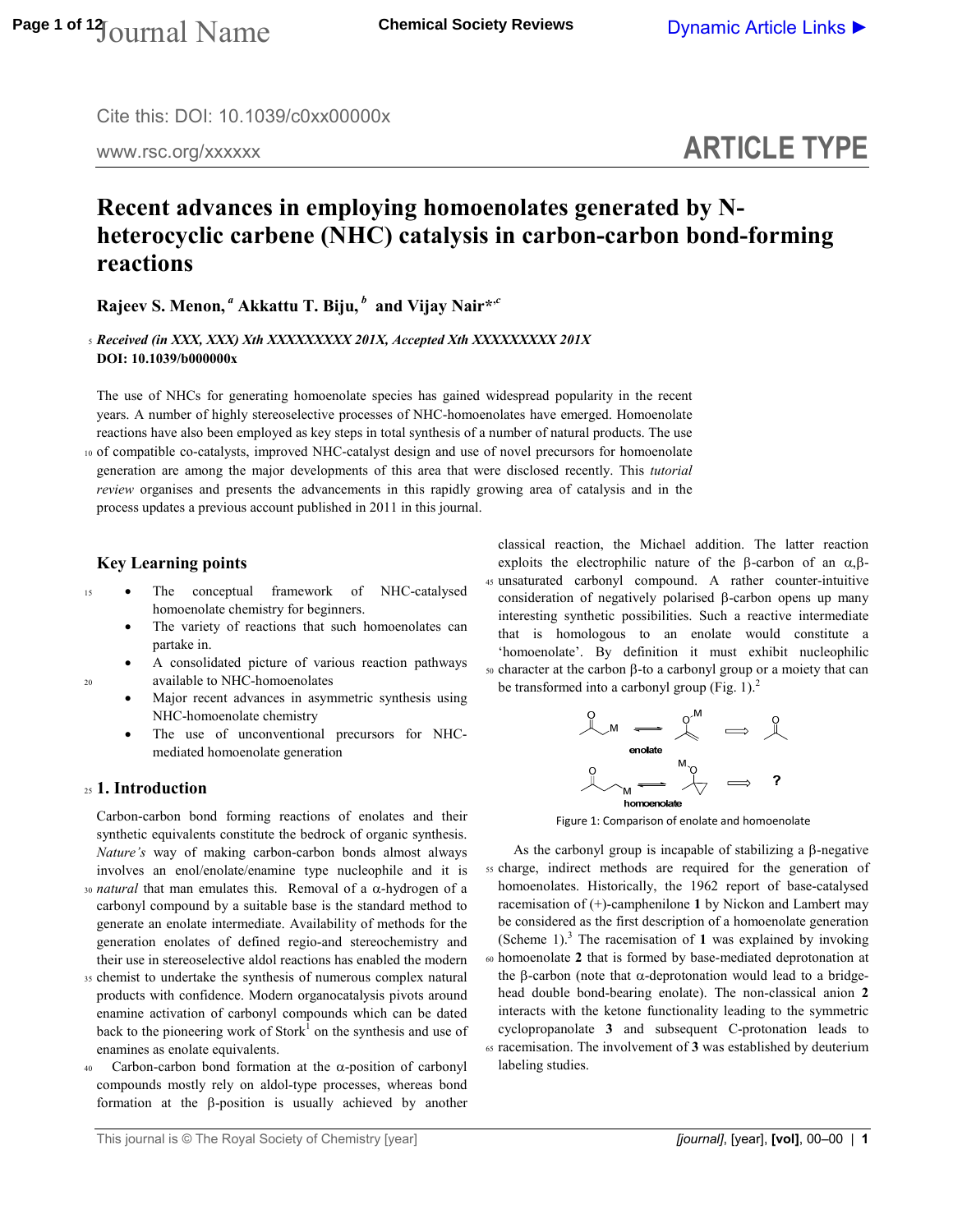

Scheme 1: Homoenolate involvement in the racemisation of camphenilone

 Although the concept was demonstrated as early as in 1962, <sup>5</sup>the use of homoenolates was seldom explored as a strategy in organic synthesis, mainly due to the lack of mild and convenient methods for generating them. In 2004, NHC-catalysed generation of homoenolates from enals was discovered and this triggered a flurry of activity in the area of homoenolate chemistry. A detailed <sup>10</sup>discussion of the recent developments in this area are provided in the following sections.

## **2. N-Heterocyclic carbenes (NHCs) and homoenolates**

- The ideal starting point for any discourse on NHCs is the 15 seminal report<sup>4</sup> by Breslow on the generation of thiazolylidene species **4** by deprotonation of the corresponding thiazolium species **5**. The latter is a key structural fragment of the co-enzyme thiamine which is known to mediate a number of biotransformations such as pyruvic acid decarboxylation and <sup>20</sup>acetoin condensation. Breslow postulated that the thiazolydine species **4** functions as a nucleophilic catalyst that is responsible
- for the biotransformations mediated by the co-enzyme. He also demonstrated that a similar thiazolylidene intermediate can catalyse benzoin condensation of aldehydes. The key <sup>25</sup>intermediate **6** in Breslow's postulate is commonly referred to as
- the 'Breslow intermediate' (Scheme 2).<sup>5</sup> The mechanistic insight provided by Breslow's work facilitated various subsequent explorations. It was later recognised that the thiazolylidene **4** may also be represented as its resonance form **4'** (Scheme 2) which is <sup>30</sup>a nucleophilic heterocyclic carbene (NHC). Presently, the utility
- of NHCs as organocatalysts, ligands, reagents and stable, isolable carbenes stands well-established.



Scheme 2: NHC-catalysed benzoin reaction: Breslow's postulate

Aldehydes function as acyl anion equivalents under conditions

of NHC catalysis. Analogous reactive intermediates generated from α,β-unsaturated aldehydes can exhibit nucleophilic character at the β-carbon by virtue of conjugation. In 2004, Glorius<sup>6</sup> and Bode<sup>7</sup> independently reported that extended Breslow <sup>40</sup>intermediates such as **7** are indeed generated from enals **8** and they could be intercepted with aldehydes **9** leading to the formation of γ-lactones **10** (Scheme 3). The formation of **10** clearly involves a homoenolate species. In the absence of an intercepting agent, homo-dimerisation of the enal leading to the  $45$  formation of corresponding γ-lactone was observed.<sup>7</sup>



Scheme 3: NHC-catalysed generation of homoenolates from enals

Investigation of the reactions of NHC-homoenolates with Michael acceptors in our group unraveled another intriguing reaction pathway in 2006.<sup>8</sup> A [3+2]-annulation analogous to the one depicted in Scheme 3 would have led to an acyl cylopentanone **11**; however, the reaction of **7** with enone **12** <sup>55</sup>afforded a trisubstituted cyclopentene **13** (Scheme 4). The mechanistic events that culminate in the formation of **13** are also depicted in Scheme 4. The initial Michael addition of homoenolate **7** to the enone produces an enolate **14** which does not engage in an intramolecular *C*-acylation to produce the <sup>60</sup>expected acyl cyclopentanone. Instead, **14** exists in a dynamic equilibrium with the isomeric enolate **15** which undergoes an intramolecular aldol reaction with the ketone functionality. The alkoxide **16** thus generated ejects the NHC catalyst to form a βlactone intermediate **17**. The cyclopentene product **13** is then  $65$  formed via a retro- $[2+2]$  decarboxylation reaction.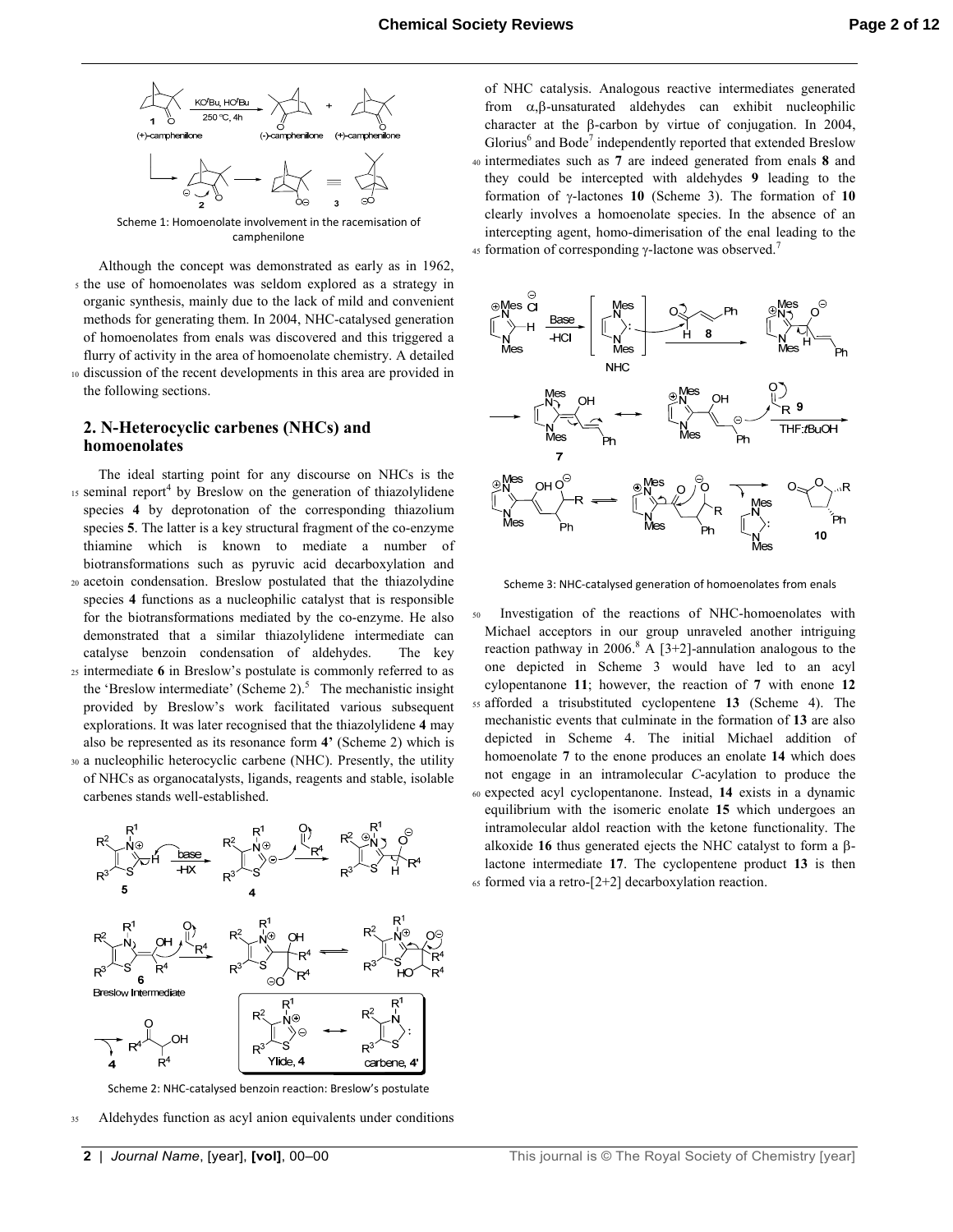

Scheme 4: Cyclopentene synthesis from homoenolates and enones

- The above-mentioned reports heralded a new era in the area of homoenolate chemistry and NHC catalysis and a variety of novel <sup>5</sup>and stereoselective transformations involving homoenolates derived from enals were reported in the following years. We have attempted to put the developments in this rapidly growing area of research into perspective in two earlier tutorial reviews. $9,10$  In the last three years developments such as new reactivity modes of
- <sup>10</sup>NHC-enal homoenolates, co-catalysis involving NHCs, new precursors for homoenolate generation and improved chiral NHC design were reported. This tutorial review aims to bring these discoveries together and thereby provide a better understanding of the reactions of NHC-homoenolates. Selected articles
- 15 published in this area since 2011 are covered in addition to some important pre-2011 reports which are relevant for the discussion. The discussion is limited to carbon-carbon bond-forming reactions involving NHC-homoenolates. Other modes of NHCcatalysis have been covered in a few recent reviews.<sup>11-12</sup>
- <sup>20</sup>A thematic representation of the various reactivity/regioselectivity modes available for the extended Breslow intermediate **7** is depicted in Scheme 5. Acyl anion type reactivity (benzoin and Stetter reactions) are rarely observed with enals presumably due to steric bulk of the NHC moiety. Addition
- 25 of an electrophile  $E^1$  most commonly takes place at the β-carbon. The resulting enol **18** may tautomerise to form the acyl azolium **19** which can react with a nucleophilic species (embedded in  $E<sup>1</sup>$ or external) to form the final product **20** (path a). Alternatively, enol 18 may react with a second electrophile  $E^2$  (embedded in  $E^1$
- <sup>30</sup>or external) at the α-carbon forming the more functionalised acyl azolium **21**. Acylation of the latter with a nucleophile furnishes the product **22** in which all the carbon atoms of the original enal are functionalised (path b). When the reaction conditions favor protonation at the β-carbon (or an internal proton shift of the
- $35$  homoenolate), the enolate 23 is generated which reacts at the  $\alpha$ carbon with the electrophile  $E^1$ . Acylation of the  $\alpha$ -functionalised acyl azolium **24** then affords the final product **25** (path c).



Scheme 5: Reactivity/regioselectivity modes of NHC-homoenolates

<sup>40</sup>It is important to note that aspects of stereoselection (relative and absolute) also need to be considered for each of the bondforming steps depicted in Scheme 5, while developing NHCcatalysed transformations.

 In the following sections, different types of NHC-homoenolate <sup>45</sup>reactions are discussed in detail. The classification is loosely based on the type of electrophile as well as the mechanistic pathways involved.

## **3. Reaction of homoenolates with carbonyl electrophiles**

 $50$  The seminal reports by Glorius<sup>6</sup> and Bode<sup>7</sup> in fact represent the first example of [3+2] annulation of an NHC-homoenolate with a carbonyl group (Scheme 3). Aldehydes and *N*-sulfonyl imines<sup>13</sup> react readily with homoenolates to afford γ-lactones and γlactams respectively. Ordinary ketones do not react with <sup>55</sup>homoenolates; however, keto functionalities of 1,2-diones and isatins annulate homoenolates to afford the corresponding lactones.<sup>14</sup>

Nair<sup>15</sup> and Cheng<sup>16</sup> independently reported NHC-catalysed spiroannulation of benzofuran-2,3-dione **26** by enals leading to <sup>60</sup>the stereoselective formation of bis-spirofuranone **27** (Scheme 6). The NHC derived from the triazolium salt **28** afforded the spirocyclic products **27** whereas the use of NHC generated from thiazolium salt **29** resulted in the formation of two spirocyclic products **27** and **30**.



Scheme 6: NHC-catalysed spiroannulation of benzofurandiones and enals

 An enantioselective homoenolate annulation of enals with isatins has been reported to afford spirocyclic lactones **31** under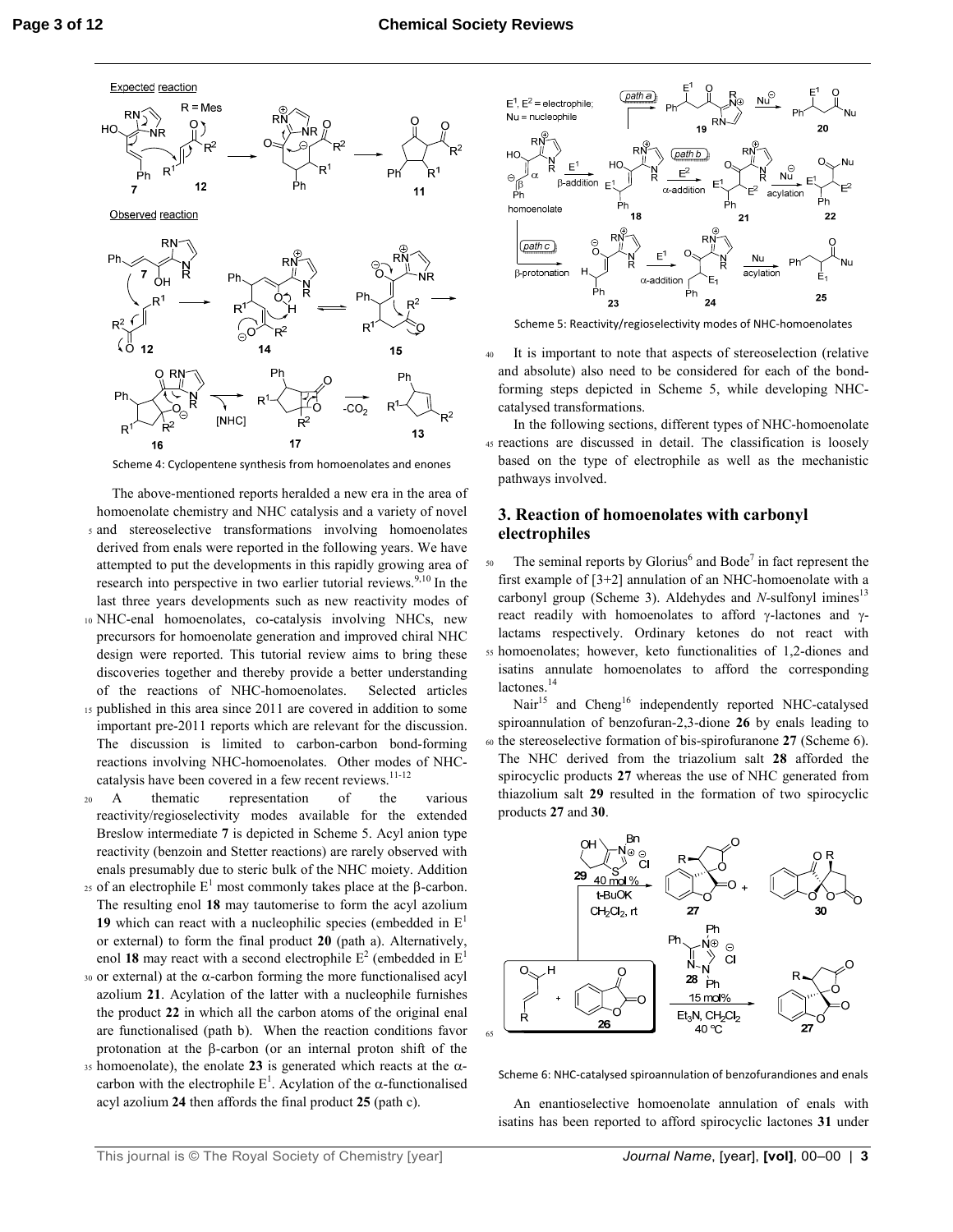65

conditions of cooperative catalysis by chiral triazolium NHC **32** and the Lewis acid, lithium chloride (Scheme 7).<sup>17</sup> Intriguingly, the use of LiCl was detrimental for the enals bearing β-alkyl substituents. This method has found application in the <sup>5</sup>asymmetric total synthesis of the anticancer marine natural product maremycin B. Notably, Ye reported the related enantioselective annulation reaction where the key for asymmetric induction is the hydrogen-bonding interaction of NHC with the isatins.<sup>18</sup>

10



Scheme 7: Asymmetric spirolactone synthesis via NHC-LiCl cooperative catalysis

- An azolium NHC-catalysed dynamic kinetic resolution (DKR) <sup>15</sup>of β-keto esters **33** endowed with an enal moiety afforded highly substituted β-lactones **34-35** with excellent levels of stereoselectivity. Here, the homoenolate generated from the enal **33** undergoes protonation and the resulting diastereomeric pair of NHC enols undergoes fast epimerisation under the basic 20 conditions required for NHC generation  $(Cs_2CO_3)$ . An intramolecular aldol reaction followed by acylation affords the cylopentane fused β-lactones **34-35** (Scheme 8). Notably, one out of the four potential diastereomeric products is formed preferentially. The reaction proceeds via a 6-membered cyclic
- <sup>25</sup>transition state formed by a favorable hydrogen-bonding interaction between the NHC-enol and ketone oxygen. A destabilizing gauche interaction of the ethyl ester and the aryl group is responsible for the observed diastereoselectivity.<sup>19a</sup> Recently, Scheidt applied the NHC-catalyzed DKR/ <sup>30</sup>decarboxylation strategy for the enantioselective formal synthesis
- of the benzopyran estrogen receptor β-agonist.<sup>19b</sup>



Scheme 8: NHC-catalysed dynamic kinetic resolution of β-keto esters

35 Johnson reported an intermolecular asymmetric NHC-

homoenolate annulation reaction which involves the dynamic kinetic resolution of racemic β-chloro α-keto esters **36**. The chiral NHC **37** promotes homoenolate annulation of the highly electrophilic keto group in **36** leading to the formation of the γ-<sup>40</sup>lactone product **38** in excellent diastereo- and enantioselectivity (Scheme 9). Rapid epimerisation of the halogen bearing chiral center is operating under the enantiomer-distinguishing conditions of homoenolate annulation and this results in the selective formation of a single enantiomer of the final product **38**. <sup>45</sup>This intermolecular DKR process selectively installs three

contiguous stereocenters in a highly functionalised product.<sup>20</sup>



Scheme 9: NHC-catalysed intermolecular dynamic kinetic resolution via homoenolate annulation

NHC-compatible co-catalysts have been successfully employed for activating the otherwise inert ketones towards homoenolate annulation. An elegant application of NHC-Lewis acid co-operative catalysis for the synthesis of securinega alkaloids was reported by Snyder. The combination of the <sup>55</sup>triazolium precatalyst **39** and titanium isopropoxide promoted the spirocyclisation in toluene. The sparingly soluble nature of the catalyst **39** in toluene ensures that the concentration of the reactive species is reduced and thus the competing decomposition routes for the rather labile ynal **40** are blocked. The model system <sup>60</sup>**40** afforded an excellent yield of the tricyclic product **41**, whereas the allyl derivative **42** afforded a lower yield of the desired product **43** under slightly different reaction conditions. The butenolide **43** was then transformed into the natural product 3 deshydroxy-secu'amamine A  $44$  in just two steps (Scheme 10).<sup>21</sup>



Scheme 10: NHC-Lewis acid cooperative catalysis in alkaloid synthesis

 Asymmetric, intermolecular variants of the above-described butenolide synthesis from ynals and 1,2-dioness were developed by She<sup>22a</sup> and Scheidt.<sup>22b</sup> She's method involves the triazolium <sup>70</sup>catalyst **45** and LiCl as the Lewis acid to achieve very good yields and moderate enantioselectivity for the products. Scheidt's protocol relies on the combination of a  $C_1$ -symmetric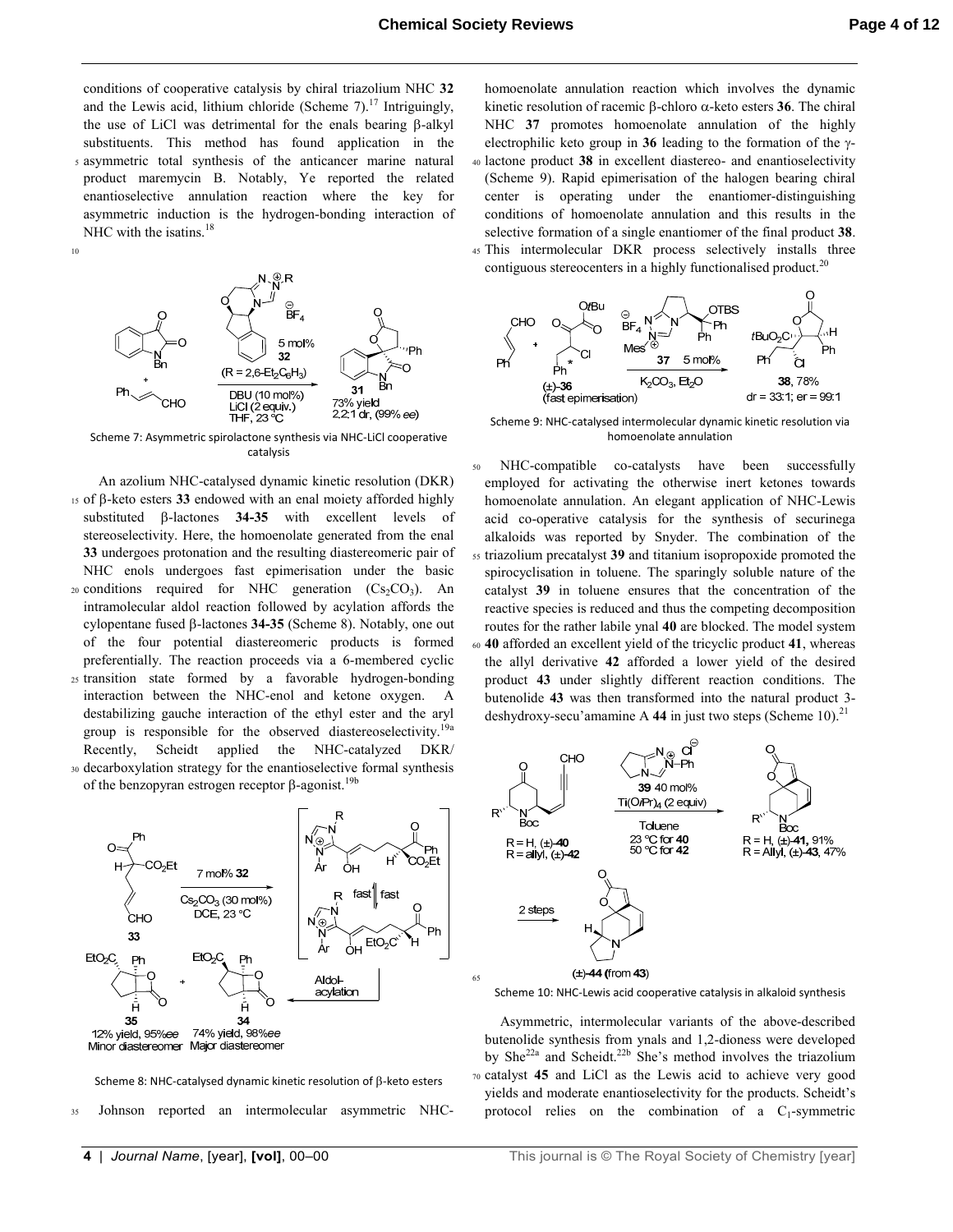imidazolium catalyst **46** and a chiral Brønsted acid **47** to furnish the corresponding butenolides in high yields and enantioselectivities (Scheme 11).



<sup>5</sup>Scheme 11: Ynal-ketone intermolecular annulation via NHC-Lewis acid cooperative catalysis

 A [3+2] annulation of homoenolates and acylphosphonates leading to the formation of enantioenriched γ-lactones **48** was reported recently. Computational modeling of transition states 10 allowed the rational design of a chiral NHC generated from the imidazolium salt **49** which provided excellent levels of enantioselectivity for the lactone products (Scheme 12).<sup>23</sup>



#### 15 Scheme 12: [3+2] annulation of homoenolates and acylphosphonates

 Reactions of homoenolates generated from sterically demanding β-disubstituted enals has also been reported. The stereoselective annulation of such disubstituted homoenolates with isatins proceeded smoothly in the presence of an additional <sup>20</sup>Brønsted acid co-catalyst leading to the formation of spirocyclic oxindoles **50** bearing two highly congested contiguous quaternary carbon centers (Scheme 13). $24$  The acid co-catalyst activates and connects the reaction partners through hydrogen bonding. A catalytic enantioselective version of the process was also <sup>25</sup>developed albeit with somewhat reduced diastereoselectivity.



Scheme 13: NHC- Brønsted acid dual catalysis for spirolactone synthesis

 Chiral triazolium catalyst **51** promotes a highly <sup>30</sup>enantioselective spiroannulation of isatin-derived *N*-Boc ketimines **52** and enals to afford spirocylic oxindole γ-lactams **53** (Scheme  $14$ ).<sup>25</sup>



Scheme 14: NHC-catalysed spiroannulation of isatin-ketimines

<sup>35</sup>Jiao reported the one-pot synthesis of similar γ-lactam oxindoles **54** by NHC-catalysed reactions of enals with *N*-aryl isatin-imines via homoenolate intermediate. The diastereoselectivity of the reactions was moderate (Scheme 15).<sup>26</sup>



#### 40 Scheme 15: NHC-catalysed reactions of enals with *N*-aryl isatin-imines

 Rovis demonstrated that strongly electrophilic and commercially available ethyl *trans*-4-oxo-2-butenoate **55** and unactivated  $\alpha$ , β-unsaturated imines **56** can be annulated in a highly enantio- and diastereoselective manner by homoenolates 45 under conditions of NHC-Brønsted acid cooperative catalysis. The conjugate acid **57** of the 2-chlorobenzoate base used for deprotonation of precatalyst **58**, serves as the Brønsted acid in the reaction. The pentafluorophenyl bearing NHC **59** is less electronrich and is not affected by the weak Brønsted acid **57**. The <sup>50</sup>Brønsted acid brings the reagents together via hydrogen bonding interactions with the nitrogen of imine **56** and the OH group of Breslow intermediate. The functionalised *trans*-γ-lactam products **60** are obtained in excellent yields (Scheme  $16$ ).<sup>2</sup>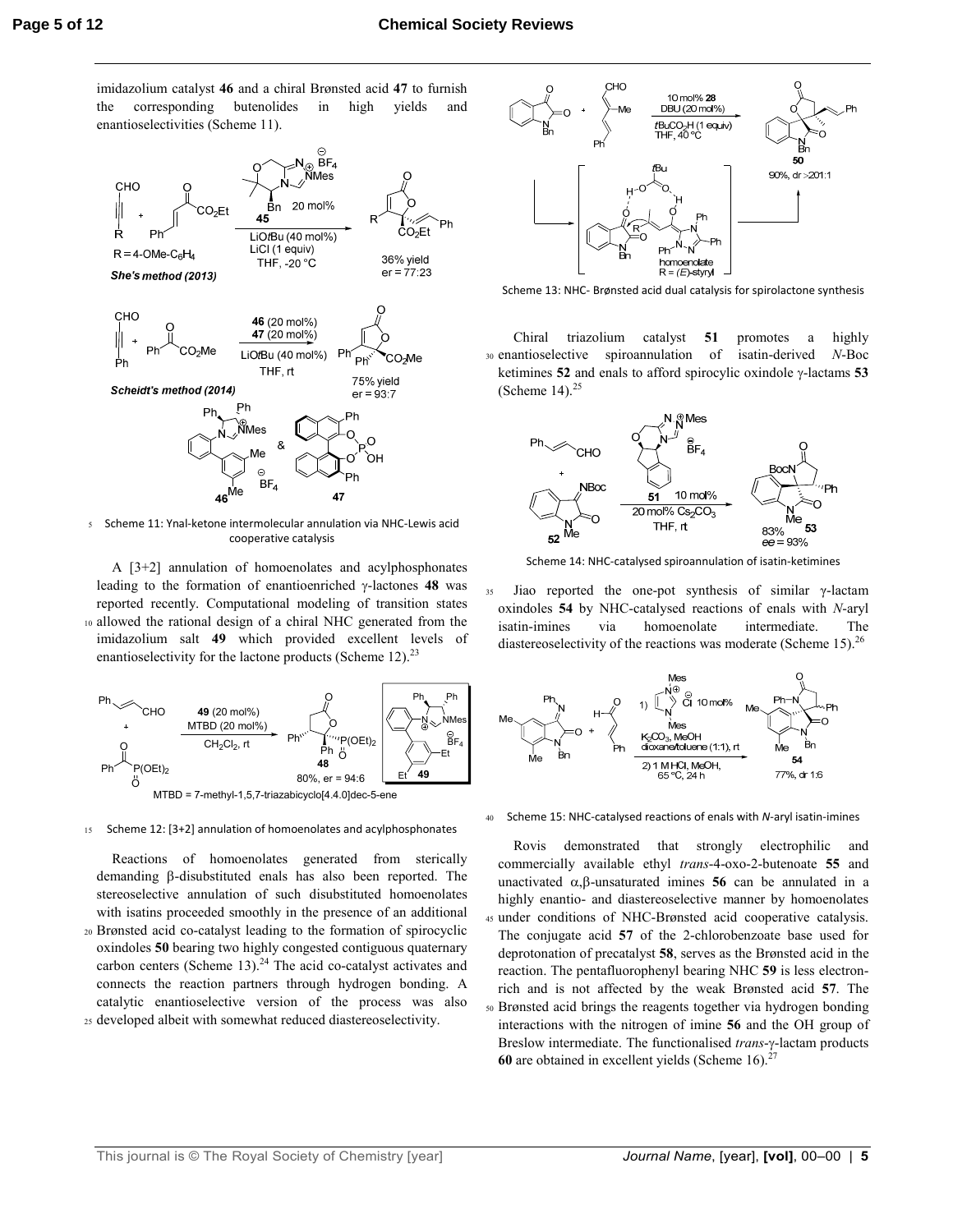

Scheme 16: Asymmetric lactam synthesis via NHC- Brønsted acid cooperative catalysis

<sup>5</sup>Yu reported the formation of γ-hydroxy amino esters **61** by NHC-catalysed addition of enals to sugar derived cyclic nitrones **62** (Scheme 17). The products **62** were then employed in the synthesis of a variety of polyhydroxylated pyrrolizidines and indolizidines.<sup>28</sup>



Scheme 17: NHC-catalysed addition of enals to sugar derived cyclic nitrones

## **4. Reaction of homoenolates with Michael acceptors**

- 15 NHC-homoenolates generally react with Michael acceptors to afford cyclopentene-type products as described in Scheme 5. Non-annulative Michael additions in which an external nucleophile reacts with the acyl azolium species is also wellknown (see path a, Scheme 5). Yet another reaction sequence that
- <sup>20</sup>involves β-protonation and a carbon-carbon bond forming event at the  $\alpha$ -carbon (path c, Scheme 5) is also not uncommon (Only limited examples of the latter reaction pathway is provided in this review, since the key bond formation involves an enolate rather than a homoenolates). Recent developments in the addition of <sup>25</sup>NHC-homoenolates to Michael acceptors are summarised in the
- following section via selected examples.

 A stereoselective Michael addition of homoenolates to nitrostyrenes to afford acyclic γ-nitrocarboxylates of *anti*configuration was reported by us in  $2009$ .<sup>29</sup> Recently, Liu 30 reported the asymmetric variant of this transformation which is catalysed by the chiral NHC derived from **32**. The formation of corresponding *anti* δ-nitro esters **64** proceeded with high enantioselectivity. Different types of nitrodienes and nitroenynes

were also successfully employed as the Michel acceptors in this  $35$  transformation (Scheme 18).<sup>30</sup>



#### Scheme 18: NHC-catalysed homoenolate addition to nitroalkenes

 The above-mentioned protocol by Liu as well as our earlier work leads to the selective formation of *anti* diastereomers of the 40 nitroesters. Interestingly, a similar asymmetric homoenolatenitroolefin Michael addition that preferentially produces the *syn* isomers was reported by Rovis (Scheme  $19$ ).<sup>31</sup> The key to the success of this method was the development of the chiral NHC precatalyst **65** that minimises the undesired acyl anion reactivity <sup>45</sup>by virtue of its steric bulk. Rovis's method is also compatible with previously unreported aliphatic nitroolefins. It may be noted that the δ-nitro esters **66** generated by any of these methods may be readily converted into the corresponding δ-lactams by reductive lactamisation.



Scheme 19: *Syn*-selective NHC-catalysed homoenolate addition to nitroalkenes

 Oxindole-derived α,β-unsaturated imines **67** react with NHC-<sup>55</sup>homoenolates to afford β-lactam fused spirocyclic oxindoles **68** or spirocyclopentene oxindoles **69**. It may be noted that the β,βdisubstituted imines **67** are sterically demanding reaction partners and the resulting products bear an all-carbon spirocenter. High yields of the β-lactam derivatives **68** are obtained at room <sup>60</sup>temperature. Cyclopentene products **69**, on the other hand, may be selectively obtained by conducting the reaction at 50 °C (Scheme 20). $32$ 



Scheme 20: NHC-catalysed spiro-oxindole synthesis

<sup>65</sup>Enantioselective homoenolate [3+2]-annulation of azaaurones **70** was reported by Glorius.<sup>33</sup> The spirocyclic products **71** were obtained in good yields and excellent enantioselectivities in presence of the aminoindanol-triazolium precatalyst **51** (Scheme 21).



70

Independent investigation by Zhao demonstrated the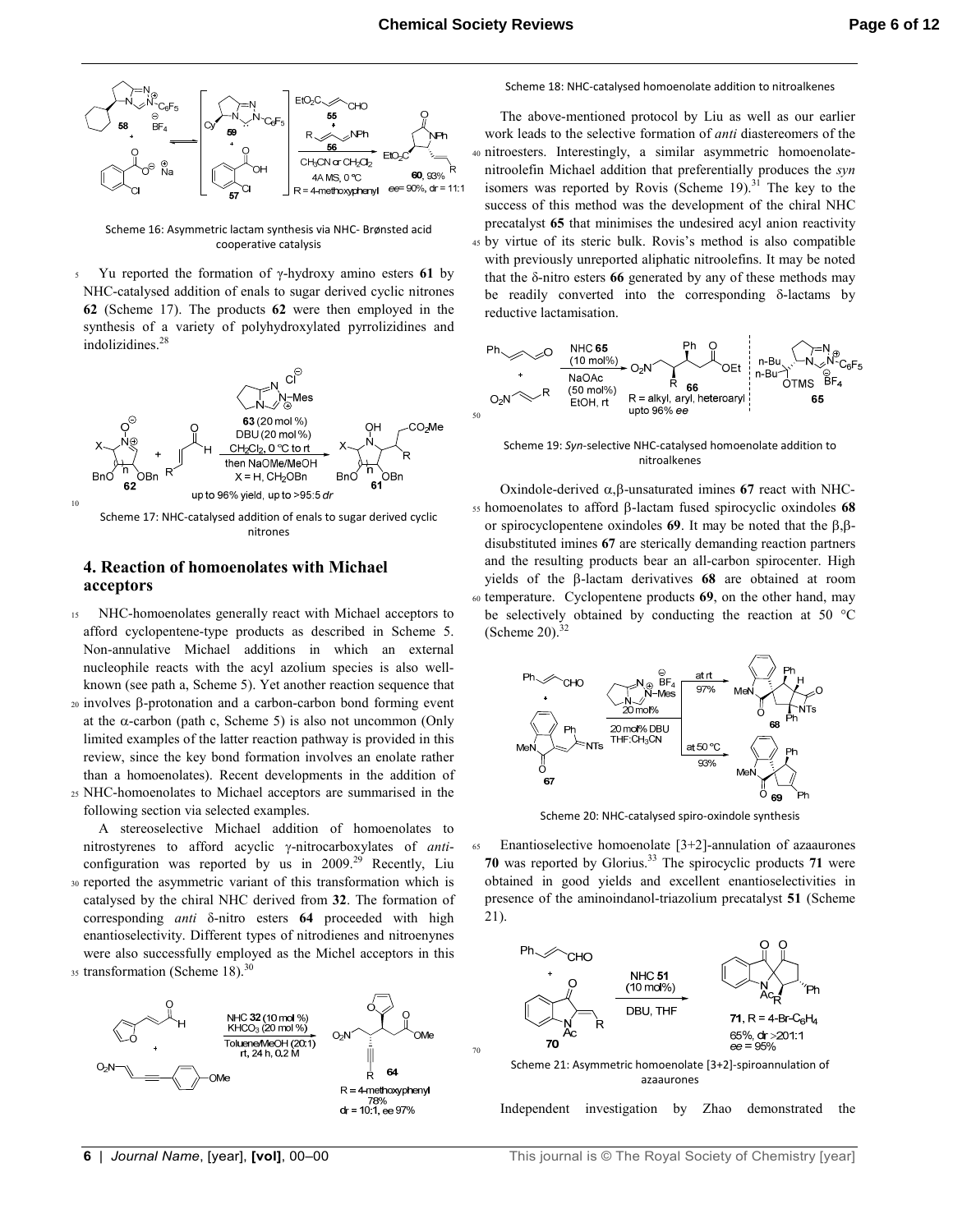50

diastereoselective and enantioselective [3+4] annulation of enals with aurones **72** leading to the efficient synthesis of ε-lactones **73** (Scheme 22).<sup>34</sup> The use of  $Ti(Oi-Pr)_4$  as the Lewis acid improved the reactivity and minimized the formation of spiroannulated <sup>5</sup>product. They have also developed a protocol using a different



Scheme 22: Enantioselective homoenolate [3+4]-annulation of aurones

 Imidazolium NHC **74** catalyses the homoenolate annulation of <sup>10</sup>enals with 2-aroylidene benzofuran-3-ones **75** (aurone analogues) leading to the synthesis of cyclopentene-fused spirobenzofuran-3 ones **76** (Scheme 23).<sup>35</sup> Here, the initial homoenolate addition happens at the more substituted endocyclic carbon of the aurone derivative **75**.



Scheme 23: Homoenolate annulation of aurone analogues

 Cyclopentene fused macrocyclic ethers were synthesised *via* intramolecular homoenolate cyclopentannulation of enones. Various chalcone appended enals **77**, on treatment with the <sup>20</sup>benzimidazole-derived NHC **78**, afforded good yields of the macrocyclic cyclopentenes **79**. Ring sizes ranging from 10-13 could be efficiently constructed by varying the methylene tether length. The designer "semicrown" cyclopentene **80** was also synthesised by employing this method (Scheme  $24$ ).<sup>36</sup> The <sup>25</sup>mechanistic pathway is presumably analogous to that of the intermolecular cyclopentannulation of enones and chalcones (see



Scheme 24: Homoenolate cyclopentannulation leading to macrocycles

<sup>30</sup>The use of an additional catalyst to generate a transient electrophile that can interact with NHC-derived homoenolates

constitutes an attractive strategy for extending the scope of NHC catalysis beyond the conventional C-C and C-X  $\pi$  systems. The realisation of this concept faces serious challenges such as the 35 compatibility of catalysts, generating viable equilibrium concentrations of the transient nucleophile (homoenolate) and the transient electrophile, potential reaction of the NHC catalyst with the transient electrophile, *etc*. A successful demonstration of this idea was provided by Scheidt in a double Lewis base mediated <sup>40</sup>asymmetric formal [4+3] annulation reaction between homoenolates and *o*-quinomethides. The latter species is generated from stable silyl protected phenolic precursors **81** by the action of fluoride anion, while the NHC-derived homoenolate is simultaneously produced from enals by the triazolium catalyst <sup>45</sup>**32** and base. After extensive experimentation, conditions were developed for the selective annulation of the highly reactive *o*quinomethide with the NHC-homoenolate leading to the formation of seven-membered lactones (2-benzoxepinones, **82**) in



good yields and excellent enantioselectivity (Scheme 25).<sup>37</sup>

Scheme 25: Dual Lewis-base strategy for homoenolate annulation with *o*-quinomethides.

 Ye's group independently reported the NHC-catalysed enantioselective annulations of enals with stable preformed *o*-<sup>55</sup>quinomethides using NHC generated from the triazolium salt **83** (Scheme 26). $38$ 



Scheme 26: Homoenolate annulation with stable *o*-quinomethides

### **5. Reactions that involve** β**-protonation of**  <sup>60</sup>**homoenolates**

Addition of the simplest electrophile,  $H^+$ , to an enal-derived NHC-homoenolate generates an enol intermediate. This can in turn react with another electrophile leading to a carbon-carbon bond formation at the  $\alpha$ -carbon of the enal (path c, Scheme 5). <sup>65</sup>Two selected examples of this category are presented below to demonstrate the utility of this pathway.

 NHC-catalysed addition of α,β-unsaturated aldehydes to alkylidene imidazolidinones **84** afforded enantioenriched bicyclic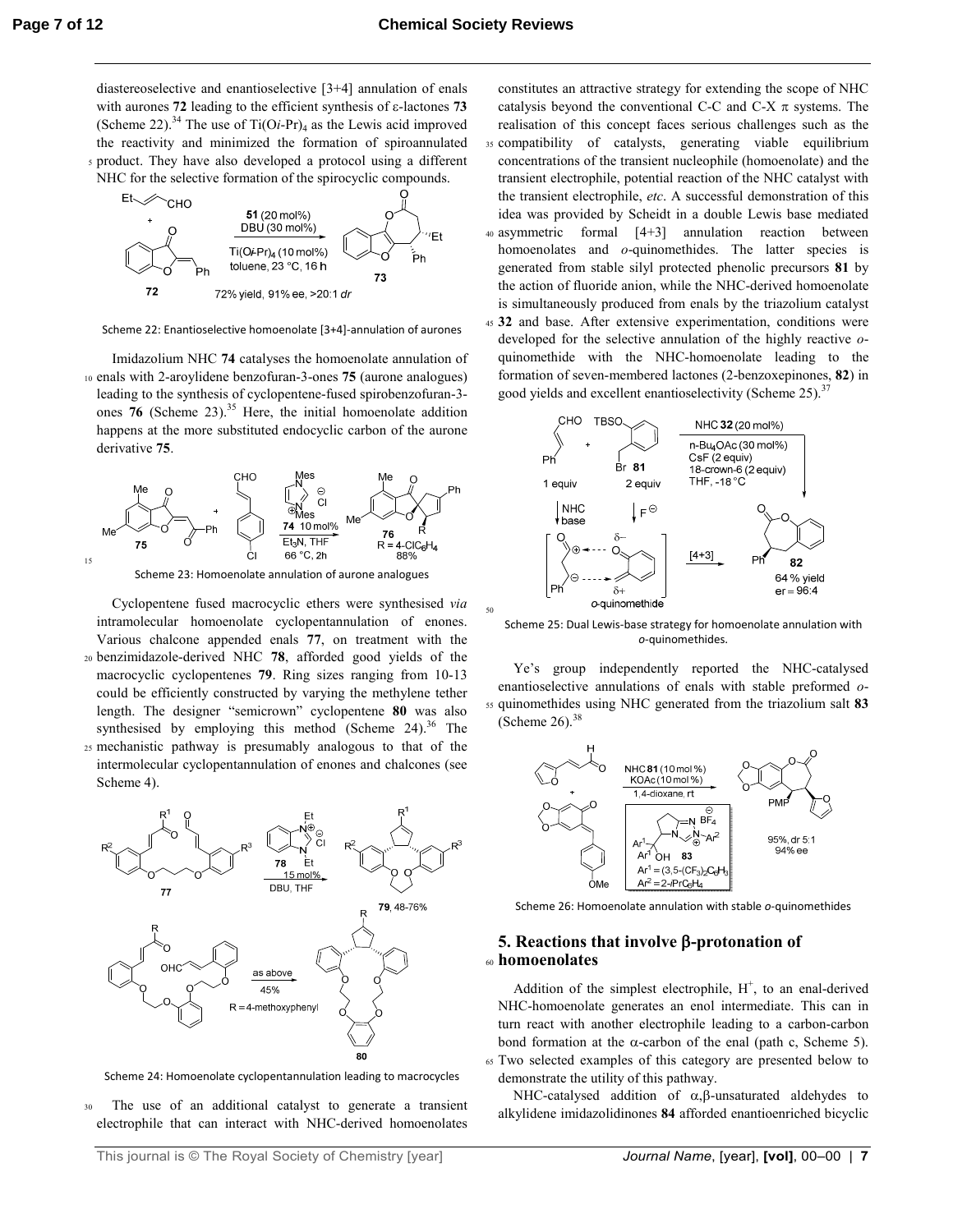lactones **85** through a formal [4+2] annulation. The competing pathway of homoenolate [3+2] annulation to produce γ-lactones was suppressed by introducing an equimolar quantity of a protic acid additive (acetic acid) to the combination of triazolium <sup>5</sup>precatalyst **32** and an acetate base in the reaction. Under these conditions, β-protonation of the homoenolate is faster and the resultant enol reacts with alkylidene imidazolidinones **84** at the α-carbon of the enal leading to the formation of the δ-lactones **85** (Scheme 27). $39$ 



Scheme 27: NHC-catalysed formal [4+2] annulation of alkylidene imidazolidinones

10

 A proof of concept process that proceeds *via* cooperative catalysis involving NHC and a palladium catalyst was developed  $15$  by Scheidt in 2014.<sup>40</sup> The combined use of NHCs and late transition metals poses a serious challenge as the former display a high propensity to bind to the latter. NHC is more likely to end up as ligand on the metal than being available for promoting the desired carbene-mediated catalytic pathway. The conditions for 20 promoting a C-C bond-forming event between an NHC-bound enal and π-allyl palladium complex was developed after considerable screening experiments. The precursor for  $\pi$ -allyl palladium complex was incorporated into the enal scaffold **86**; yet an external allyl source **87** was also necessary to achieve good

25 conversions. Mechanistically, the reaction proceeds via βprotonation of the homoenolate, followed by allylation at the  $\alpha$ position by the  $\pi$ -allyl palladium complex, and intramolecular acylation of the phenoxide to afford the allyl dihydrocoumarin **88** (Scheme 28). $40$ 



Scheme 28: NHC-palladium cooperative catalysis

#### **6. Cascade reactions of homoenolates**

 A variety of cascade processes of homoenolates can be set in motion by incorporating two or more reactive functionalities in 35 the reaction partner. A number of recent reports describe NHCcatalysed cascade processes of carefully designed substrates involving the formation of a number of new bonds in a selective manner. Some of them are discussed in the following passages.

An NHC-mediated cascade annulation of enals with <sup>40</sup>benzodi(enones) **89** leading to the formation of benzotricyclic

products **90** with exceptional levels of regio- and stereoselectivities was reported by Chi in 2011. New bonds are formed at all the three reactive carbons of the enal component and four contiguous steroecenters are installed in the process. The <sup>45</sup>aminoindanol triazolium catalyst **51** provided very high levels of enantioselectivity. Mechanistically, the homoenolate equivalent undergoes a Michael addition with the more electron deficient of the enones to generate the enolate **91**. Of the numerous reaction pathways that are available to **91**, a protonation-tautomerisation <sup>50</sup>sequence leading to the enolate **92** is preferred. A stereoselective intramolecular Michael addition to the remaining enone moiety ensues and the enolate **93** is acylated at the oxygen end by the NHC bound carbonyl (Scheme 29).<sup>41</sup> The observed selectivity of this cascade reaction, despite the presence of multiple 55 electrophilic sites for reactions, is a testament to the high levels of

control that NHC catalyst are capable of exerting.



Scheme 29: Cascade annulation of enals with (di)enones

60 Cheng reported the synthesis of 9-indanylindeno (2,1-c) pyran-1-ones **94-95** via a related NHC-catalysed cascade reaction of 2 aroylvinylchalcones **96** with 2-aroylvinylcinnamaldehydes **97** (Scheme 30).<sup>42a</sup> Recently, the same group also reported the NHCcatalyzed diastereoselective and enantioselective annulation of 2- 65 aroylvinylcinnamaldehydes with  $\alpha$ , β-unsaturated imines.<sup>42b</sup> Depending on the N-substituent on NHC, either indeno[2,1c]pyran-1-one derivatives or indenocyclopentan-1-ones were isolated in high yield and enantioselectivity.



70 Scheme 30: NHC-catalysed cascade reactions of 2-aroylvinylchalcones and 2-aroylvinylcinnamaldehydes

 Annulation of NHC-homoenolates with 2'-hydroxy chalcones **98** led to a highly diastereoselective synthesis of cyclopentane fused coumarins **99**. Mechanistically, this transformation follows <sup>75</sup>a route similar to that of the homoenolate-enone cyclopentannulation up to the intramolecular aldol reaction stage. The acyl azolium **100** does not engage in a β-lactone formation as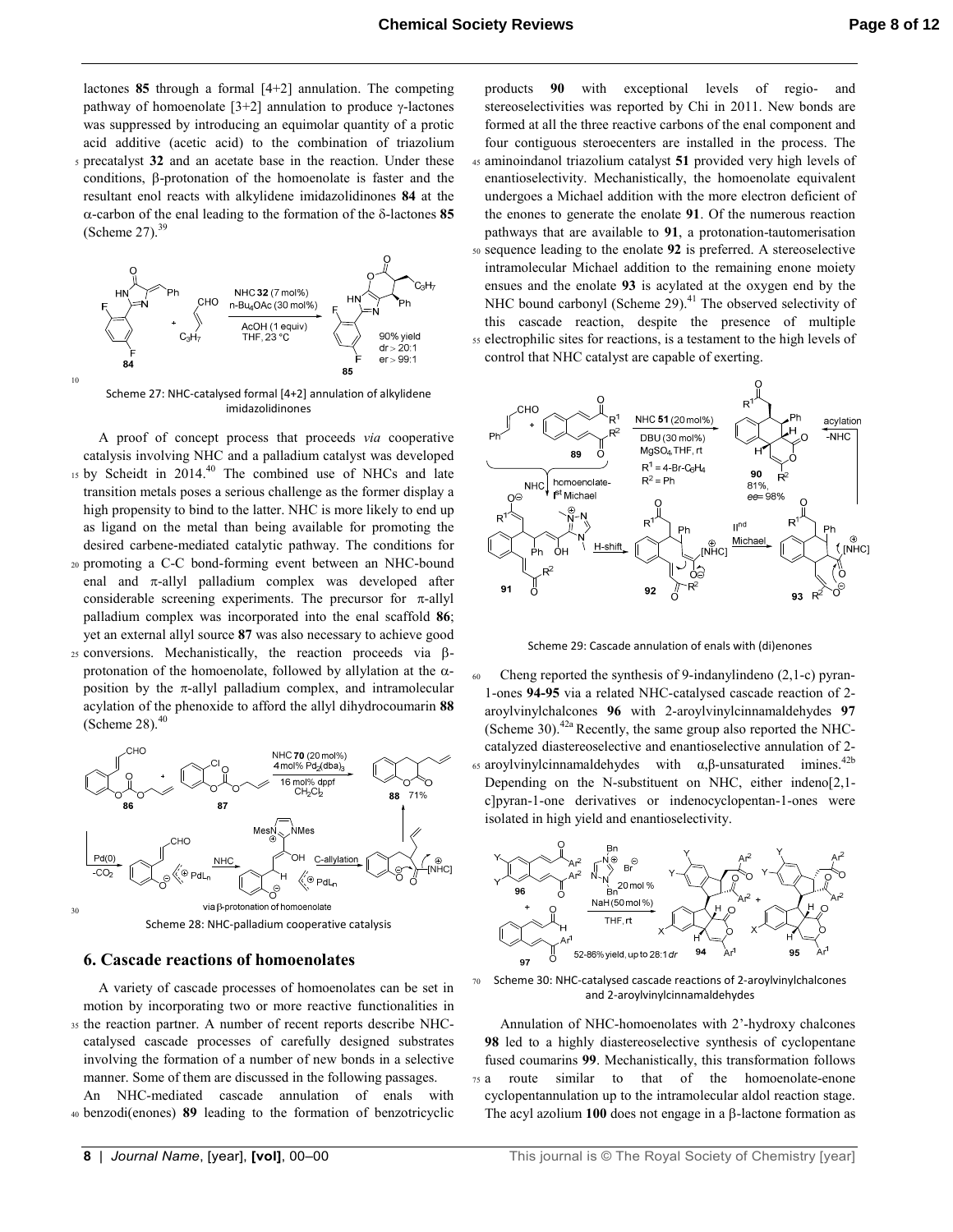5

40

in the cyclopentannulation. Instead, a 6-membered lactone **101** is formed by the acylation of the phenolic oxygen by the acyl azolium species. Finally, coumarin **99** is formed from **101** via dehydration (Scheme 31).<sup>43</sup>



Scheme 31: NHC-catalysed cascade coumarin synthesis

 A mechanistically intriguing transformation of the endocyclic homoenolate derived from 2*H*-chromene-3-carboxaldehyde **102** was reported by our group. Exposure of **102** to the imidazolinium <sup>10</sup>NHC catalyst **103** triggered an unexpected bond reorganisation to afford the coumarin derivative **104**. Mechanistically, this rearrangement presumably involves the β-protonation of the Breslow intermediate **105** followed by an enolate-assisted C-O bond cleavage and subsequent intramolecular acylation of the 15 phenoxide 106 (Scheme 32).<sup>44</sup> The key bond-breaking event of this transformation is reminiscent of the classical Grob fragmentation, but here a C-O bond is ruptured whereas the latter involves a C-C bond fission.



Scheme 32: NHC-catalysed rearrangement of chroemene-3 carboxaldehyde

 An NHC-catalysed cascade reaction of cinnamaldehyde **107** appended with a 2-*O*-alkenoate substituent furnished substituted <sup>25</sup>coumarin derivatives **108**. The homoenolate **109** resulting from **107** is well placed to engage in an intramolecular conjugate addition-elimination with the *O*-alkenoate handle to generate the phenoxide **110**. Addition of the latter to the acyl azolium moiety produces the dihydrocoumarin derivative **111** which isomerises to 30 the final product 108 (Scheme 33).<sup>45</sup>



Scheme 33: NHC-catalysed coumarin synthesis via a cascade process

 Exposure of 1,6-diphenylhexa-1,5-diene-3,4-dione (cinnamil, **112**) to the NHC catalyst **70** led to an unexpected cascade 35 transformation leading to the formation of 2,3,7-triaryl vinylfulvenes **113** along with *o*-terphenyl derivatives **114**. Improved yields of *o*-terphenyl derivatives **114** may be obtained by conducting the reaction in toluene in the presence of potassium carbonate (Scheme 34).<sup>46</sup>



Scheme 34: NHC-catalysed formation of vinylfulvenes and *o*-terphenyls from cinnamil

 A tentative mechanistic rationalisation of this intriguing transformation is provided in Scheme 35. The addition of NHC <sup>45</sup>**70** to cinnamil **112** may be followed by the formation of an epoxy intermediate **115**. An anion assisted oxy-Cope rearrangement then generates the oxepine derivative **116**. Isomerisation of **116**, followed by internal displacement of the NHC moiety affords the transient bicyclic β-lactone **117**. A retro-[2+2] fragmentation of <sup>50</sup>**117** produces the cyclopentadiene **118**. As the reaction conditions are basic, deprotonation of **118** and addition of the cyclopentadienyl anion **119** to another molecule of cinnamil may then occur. Subsequent formation of transient epoxide **120** culminates in the cleavage of the carbon-carbon bond that <sup>55</sup>connected the two carbonyl groups of **112**. The allylic carbanion **121** thus generated may eject the cinnamate fragment to form a carbene **122**. The vinyl fulvene **113** is then produced via the insertion of the carbene to the adjacent C-H bond. Alternatively, insertion of the carbene to the endocyclic carbon-carbon bond <sup>60</sup>furnishes the *o*-terphenyl derivative **114**. It may be noted that the mechanistic rationalisation presented here is largely speculative and the involvement of a non-carbene pathway<sup>46</sup> in the conversion of **121** into the final products **113-114** cannot be ruled out at this stage.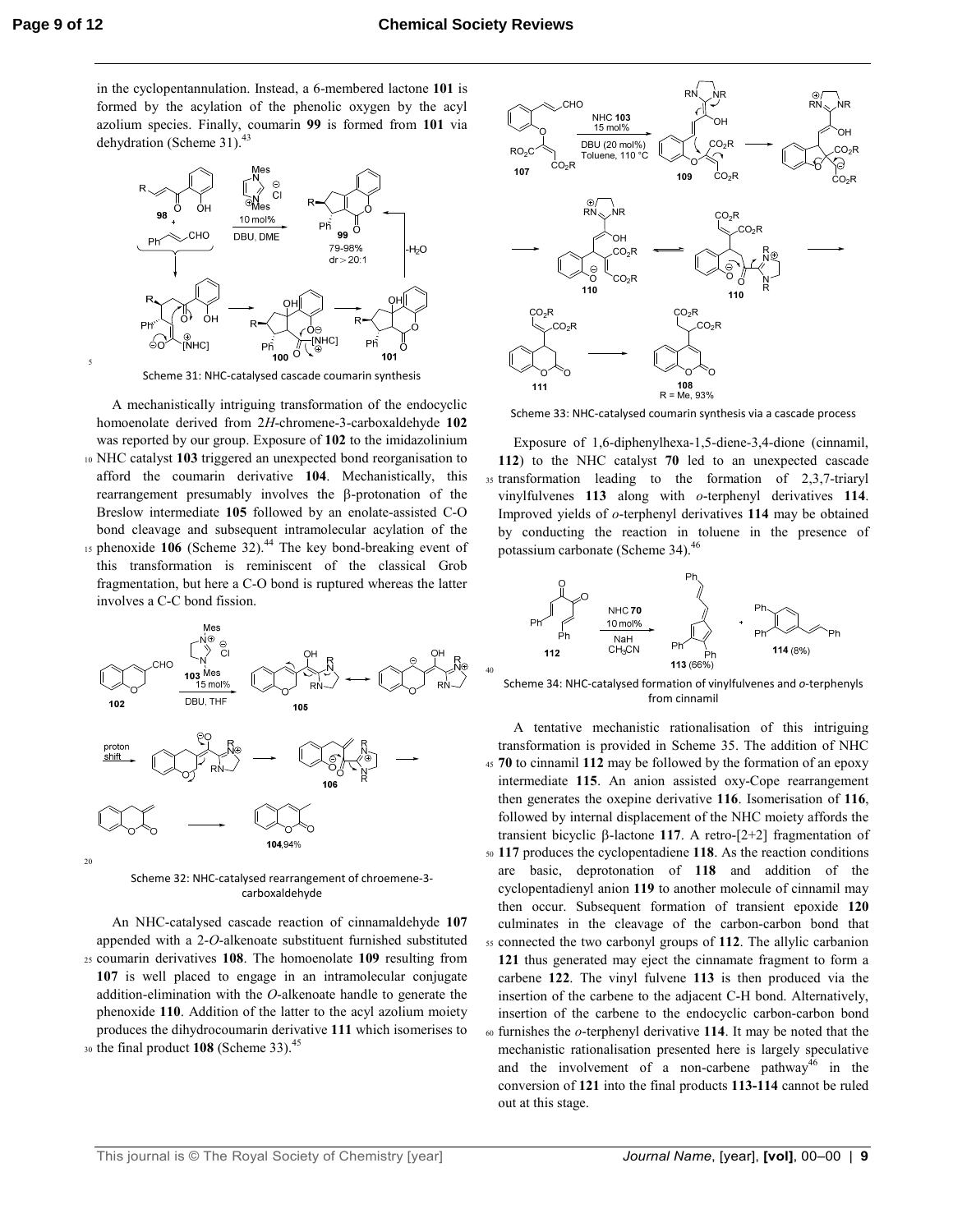

Scheme 35: Mechanistic rationalisation for the NHC-catalysed cascade reaction of cinnamils

 Yadav reported diastereoselective synthesis of <sup>5</sup>multifunctionalised piperidines **123** by NHC-catalysed cascade reactions of enals with azalactones **124**. The final product results from a formal [3+3] annulation of the homoenolates with an  $α$ amino acid equivalent (Scheme  $36$ ).<sup>47</sup>



10 Scheme 36: NHC-mediated annulation of enals and azalactones

#### **7. New precursors for homoenolates**

 The demonstration by Chi that NHC-bound homoenolates may be generated from substrates other than enals is one of the most intriguing discoveries that was made in this area in recent years. 15 This breakthrough has greatly expanded the scope of NHCmediated transformations to a territory that is traditionally associated with metal-mediated C-H-activation. A brief discussion on the key aspects of these reports is presented below.

 NHC-catalysed generation of homoenolates from saturated <sup>20</sup> carboxylic esters **125** via deprotonation at the *sp*<sup>3</sup> β-carbon was reported by Chi in 2013. The adduct **126** formed from the ester **125** and the chiral triazolium NHC **127** is converted into the homoenolate **128** presumably via successive deprotonations as depicted in Scheme 37. The homoenolate **128** has been shown to

- <sup>25</sup>annulate electrophiles such as enones **129**, trifluoromethyl ketones **130** and hydrazones **131** leading to the formation of enantioenriched cyclopentenes **132**, γ-lactones **133** and γ-lactams 134 respectively (Scheme 37).<sup>48</sup> This fundamentally important discovery complements the classical α-deprotonation chemistry
- <sup>30</sup>of esters (and other carbonyl compounds) and opens up new possibilities in organic synthesis in general and NHC catalysis in particular.



Scheme 37: NHC-catalysed β-sp<sup>3</sup>-CH activation of carboxylic esters

35 An interesting cascade reaction involving the saturated esterderived homoenolate **128** and amino enones **135** leading to the enantioselective formation of polycyclic quinolinones **136**  illustrates the power of this new mode of NHC-activation. The initial C-C bond event takes place between the otherwise inert β-<sup>40</sup>carbon of the ester **125** and the electrophilic β-carbon of enone **135**. The amino appendage engages in the final acylation of the NHC bound carbonyl (originally ester) to afford the quinolinone products **136** (Scheme 38).<sup>49</sup>



Scheme 38: NHC-catalysed cascade involving β-sp<sup>3</sup>-CH activation of carboxylic esters

 Chi also demonstrated that carboxylic anhydrides **137** can also furnish reactive homoenolate equivalents under NHC-catalysis. <sup>50</sup>Annulation reactions of such homoenolates with alkylidene diketones, chalcones and isatins proceed with excellent efficiency and stereoselectivity (Scheme 39).<sup>50</sup>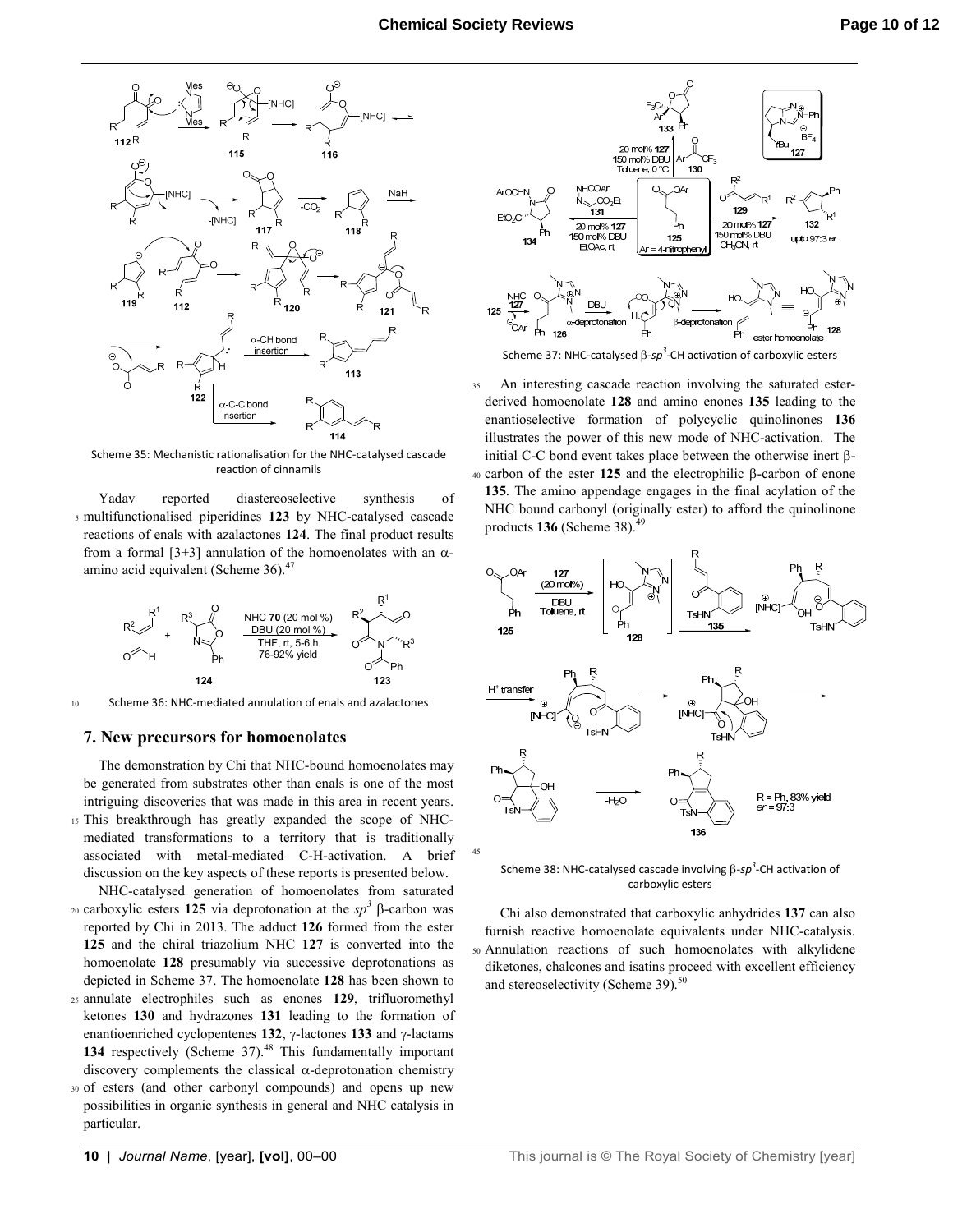

Scheme 39: β-CH activation of anhydrides and annulation of alkylidene diketones

#### <sup>5</sup>**8. Conclusions and Future prospects**

 The chemistry of NHC-derived homoenolates has made tremendous progress in the last four years. Some of the significant developments include, *inter alia*, the generation of homoenolates by activation of non-conventional precursors such <sup>10</sup>as esters and anhydrides, dynamic kinetic resolution processes of challenging substrates, cascade processes that generate molecular complexity in a single operation from relatively simple substrates and selective reaction of homoenolates with other transient reactive intermediates such *o*-quinomethides. The catalyst

- 15 toolbox of chiral NHCs has also been upgraded significantly paving way for the development of highly stereoselective processes. The simultaneous use of NHCs along with compatible Lewis acids or bases to activate otherwise inert electrophiles has also gained popularity. NHC-homoenolates have featured in key
- <sup>20</sup>bond-forming events in the syntheses of a number of natural products. As more and more reactions of NHCs emerge, inherent reactivity mode preferences of various types of NHC-catalysts will be revealed. Collectively, this information will bestow an improved predictive power upon the chemist thereby minimising
- <sup>25</sup>arduous catalyst screening. In the near future, 'standard' reaction conditions may become available to choose a desired route from the divergent pathways that exist for a given combination of substrates in NHC-catalysis.

#### **Acknowledgements**

<sup>30</sup>The authors thank Department of Science and Technolgy (DST), India for the award of a Ramanujan fellowship (RSM) and funding in the form of extra mural research grants (ATB and VN).

#### <sup>35</sup>**Notes and references**

*<sup>a</sup>Medicinal Chemistry and Pharmacology Division, CSIR-Indian Institute of Chemical Technology, Hyderabad-500 007, India.* 

*b Organic Chemistry Division, CSIR-National Chemical Laboratory, Dr.*  <sup>40</sup>*Homi Bhabha Road, Pune – 411008, India* 

*<sup>c</sup>Organic Chemistry Section, CSIR-National Institute for Interdisciplinary Science and Technology, Trivandrum 695 019, Fax: 91 471 2491712; Tel: 91 471 2490406; E-mail: vijaynair\_2001@yahoo.com*

- 45
	- 1. G. Stork, A. Brizzolara, H. Landesman, J. Szmuszkovicz and R. Terrell, *J. Am. Chem. Soc*., 1963, **85**, 207.
- 2. I. Kuwajima and E. Nakamura, *Comprehensive Organic Synthesis*, vol. 2, ed. B. M. Trost and I. Fleming, Pergamon, New York, 1991, <sup>50</sup>p. 441.
- 3. A. Nickon and J. L. Lambert, *J. Am. Chem. Soc*., 1962, **84**, 4604.
- 
- 4. R. Breslow, *J. Am. Chem. Soc*., 1958, **80**, 3719.
- 5. Experimental evidence for the formation on Breslow intermediate was obtained by its interception in a multicomponent reaction: (a) V. <sup>55</sup>Nair, S. Bindu, V. Sreekumar and N. P. Rath, *Org. Lett*., 2003, **5**, 665; for isolation and characterisation of a Breslow intermediate, see: (b) A. Berkessel, V. R. Yatham, S. Elfert, and J.-M. Neudörfl, *Angew. Chem. Int. Ed*., 2013, **52**, 11158.
- 6. C. Burstein and F. Glorius, *Angew. Chem., Int. Ed*., 2004, **43**, 6205.
- <sup>60</sup>7. S. S. Sohn, E. L. Rosen and J. W. Bode, *J. Am. Chem. Soc*., 2004, **126**, 14370.
- 8. V. Nair, S. Vellalath, M. Poonoth and E. Suresh, *J. Am. Chem. Soc*., 2006, **128**, 8736.
- 9. V. Nair, S. Vellalath and B. P. Babu, *Chem. Soc. Rev*., 2008, **37**, <sup>65</sup>2691.
- 10. V. Nair, R. S. Menon, A. T. Biju, C. R. Sinu, R. R. Paul, A. Jose and V. Sreekumar, *Chem. Soc. Rev*., 2011, **40**, 5336.
- 11. (a) J. Douglas, G. Churchill and A. D. Smith, *Synthesis*, 2012, 2295; (b) J. Mahatthananchai and J. W. Bode, *Acc. Chem. Res*., 2014, **47**,
- <sup>70</sup>696; (c) A. Grossmann and D. Enders, *Angew. Chem. Int. Ed*., 2012, **51**, 314; (d) X. Bugaut and F. Glorius, *Chem. Soc. Rev*., 2012, **41**, 3511.
- 12. (a) S. J. Ryan, L. Candish and D. W. Lupton, *Chem. Soc. Rev*., 2013, **42**, 4906; (b) S. D. Sarkar, A. Biswas, R.C. Samanta and A. Studer,
- <sup>75</sup>*Chem. Eur. J*. 2013, **19**, 4664; (c) J. Izquierdo, G. E. Hutson, D. T. Cohen and K. A. Scheidt, *Angew. Chem. Int. Ed*., 2012, **51**, 11686; (d) H. U. Vora, P. Wheeler and T. Rovis, *Adv. Synth. Catal*., 2012, **354**, 1617.
- 13. V. Nair, V. Varghese, B. P. Babu, C. R. Sinu and E. Suresh, *Org.*  <sup>80</sup>*Biomol. Chem*., 2010, **8**, 761.
	- 14. (a) V. Nair, S. Vellalath, M. Poonoth, R. Mohan and E. Suresh, *Org. Lett*., 2006, **8**, 507; (b) V. Nair, S. Vellalath, M. Poonoth, E. Suresh and S. Viji, *Synthesis*, 2007, 3195.
- 15. K. C. S. Lakshmi, R. R. Paul, E. Suresh and V. Nair, *Synlett*, 2014, 853.
- 16. Z.-D. Wang, F. Wang, X. Li and J.-P. Cheng, *Org. Biomol. Chem*, 2013, **11**, 5634.
- 17. J. Dugal-Tessier, E. A. O'Bryan, T. B. H. Schroeder, D. T. Cohen and K. A. Scheidt, *Angew. Chem. Int. Ed*., 2012, **51**, 4963.
- <sup>90</sup>18. L.-H. Sun, L.-T. Shen and S. Ye, *Chem. Commun.,* 2011, **47**, 10136.
- 19. (a) D. T. Cohen, C. C. Eichman, E. M. Phillips, E. R. Zarefsky and K. A. Scheidt, *Angew. Chem. Int. Ed*., 2012, **51**, 7309; (b) D. T. Cohen, R. C. Johnston, N. T. Rosson, P. H. Cheong, and K. A. Scheidt, *Chem. Commun.,* 2015, **51**, 2690.
- <sup>95</sup>20. C. G. Goodman, M. M. Walker and J. S. Johnson, *J. Am. Chem. Soc*., 2015, **137**, 122.
	- 21. A. M. ElSohly, D. A. Wespe, T. J. Poore and S. A. Snyder, *Angew. Chem. Int. Ed*., 2013, **52**, 5789.
- 22. (a) J. Qi, X. Xie, R. Han, D. Ma, J. Yang and X. She, *Chem. Eur. J*., <sup>100</sup>2013, **19**, 4146; (b) A. Lee and K. A. Scheidt, *Angew. Chem. Int. Ed*., 2014, **53**, 7594.
- 23. K. P. Jang, G. E. Hutson, R. C. Johnston, E. O. McCusker, P. H.-Y. Cheong and K. A. Scheidt, *J. Am. Chem. Soc*., 2014, **136**, 76.
- 24. J. -L. Li, B. Sahoo, C. -G. Daniliuc and F. Glorius, *Angew. Chem. Int.*  <sup>105</sup>*Ed*., 2014, **53**, 10515.
- 25. H. Lv, B. Tiwari, J. Mo, C. Xing and Y. R. Chi, *Org. Lett*., 2012, **14**, 5412.
- 26. B. Zhang, P. Feng, L.-H. Sun, Y. Cui, S. Ye and N. Jiao, *Chem. Eur. J*., 2012, **18**, 9198.
- <sup>110</sup>27. X. Zhao, D. A. DiRocco and T. Rovis, *J. Am. Chem. Soc*., 2011, **133**, 12466.
	- 28. W. -Y. Xu, R. Iwaki, Y.-M. Jia, W. Zhang, A. Kato and C.-Y. Yu. *Org. Biomol. Chem*., 2013, **11**, 4622.
- 29. V. Nair, C. R. Sinu, B. P. Babu, V. Varghese, A. Jose and E. Suresh, <sup>115</sup>*Org. Lett*., 2009, **11**, 5570.
	- 30. B. Maji, L. Ji, S. Wang, S. Vedachalam, R. Ganguly and X.-W. Liu, *Angew. Chem. Int. Ed*., 2012, **51**, 8276.
	- 31. N. A. White, D. A. DiRocco and T. Rovis, *J. Am. Chem. Soc*., 2013, **135**, 8504.
- <sup>120</sup>32. K. Jiang, B. Tiwari and Y. R. Chi, *Org. Lett*. 2012, **14**, 2382.
	- 33. C. Guo, M. Schedler, C. G. Daniliuc and F. Glorius, *Angew. Chem. Int. Ed*. 2014, **53**, 10232.